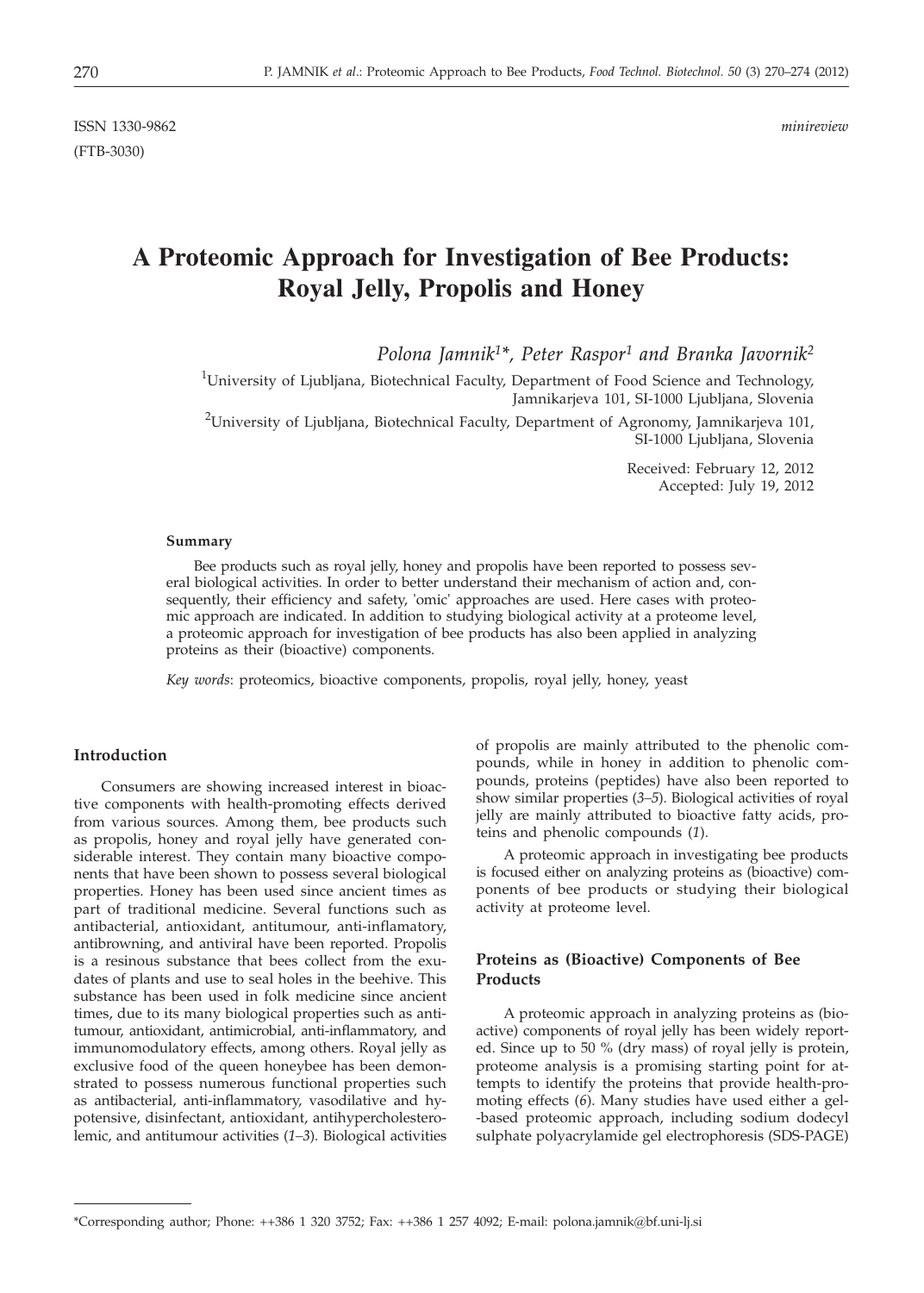and two-dimensional polyacrylamide gel electrophoresis (2-D PAGE), mostly in combination with mass spectrometry (MS) (*7–16*), or gel-free proteomics (*13*) merely to analyze and/or to identify royal jelly proteins. Furthermore, Schönleben *et al*. (*6*) applied various methods for the pre-fractionation and separation of royal jelly proteins in order to circumvent the shortcomings of individual techniques such as 2-D PAGE or multidimensional chromatography, which can only yield certain subpopulations of a proteome due to the specific bias of each method. In this way they achieved a high coverage of the royal jelly proteome and were able to identify a total of 20 different proteins, as well as to demonstrate a very high degree of cleavage of different proteins of the major royal jelly protein (MRJP) family. Furthermore, they investigated the protein phosphorylation of royal jelly proteins, and identified and located two phosphorylation sites within venom protein 2. Similarly, Furusawa *et al*. (*11*) reported potentially post-translationally modified (phosphorylated and glycosylated) royal jelly proteins based on Pro-Q diamond phosphoprotein and emerald glycoprotein gel stains using 2-D PAGE. Zhang *et al*. (*17*) analyzed post-translational modifications (PTM) of royal jelly proteins by using complementary proteome strategies of two-dimensional gel electrophoresis (2-DE), shotgun analysis in combination with high performance liquid chromatography-chip/electrospray ionization quadrupole time- -of-flight/tandem mass spectrometry and bioinformatics. Phosphorylation was characterized in MRJP 1, MRJP 2 and apolipophorin-III-like protein, and a new site was localized in venom protein 2 precursor. Methylation and deamidation were also identified in most of the MRJPs. The results indicate that methylation is the most important PTM of MRJPs that triggers the polymorphism of MRJP 1–5 in the royal jelly proteome. The study by Bíliková *et al.* (*18*) illustrated multifunctionality of proteins of honeybee royal jelly and how their neofunctionalization results from various PTMs of maternal proteins.

Honey is another bee product containing proteins, so SDS-PAGE, 2-D PAGE and MS have been used to analyze and identify major honey proteins (*19,20*). Di Girolamo *et al*. (*5*) analyzed honey from chestnut, acacia, sunflower, eucalyptus and orange for its proteome, using SDS PAGE and 2-D PAGE in order to investigate the origin of its proteins. It was shown that all the proteins identified (except one, the enzyme glyceraldehyde-3-phosphate dehydrogenase from *Mesembryanthemum crystallinum*) were not of plant origin but belonged to the *Apis mellifera* proteome. Among the total proteins identified five belonged to the family of major royal jelly proteins 1–5 and were also the most abundant ones in any type of honey, together with  $\alpha$ -glucosidase and defensin-1. It thus appears that honey has a proteome resembling the royal jelly proteome (but with considerably fewer species), except that its protein concentration is lower by three to four orders of magnitude as compared to royal jelly. Similarly, Kwakman *et al*. (*4*) demonstrated by using SDS-PAGE and Western blotting that honey contains an antimicrobial peptide, bee defensin-1, and that this peptide substantially contributes to the bacterial activity. Baroni *et al.* (*21*) reported on the development of a novel alternative method for assessing the floral origin of honey samples based on the study of honey proteins, using SDS- -PAGE immunoblot techniques.

In the case of propolis, protein profiling using a proteomic approach has not been reported.

## **Investigating the Biological Activity of Bee Products in the Cell at Proteome Level**

To investigate the biological activity of bee products, studies have mainly been conducted at the level of whole experimental animals and cells, while biological activity at a molecular level is less known (*1–3*). Both food as a whole and individual bioactive compounds interact with our body at system, organ, cellular and molecular levels (*22*). At a molecular level, they can essentially affect every step in the flow of genetic information, from gene expression to protein synthesis and protein degradation, and thereby alter metabolic functions in the most complex way (*23,24*).

Omic technologies enable elucidation of the molecular basis for the activity of bioactive components of functional foods or other sources, leading to a better understanding of their mechanism of action. Among them, proteomics has an important advantage; it investigates the proteins that carry out functions. Proteins are the real players of life; they build our cellular and extracellular structures, provide and respond to messages (growth factors, hormones, receptors, cytosol and nuclear proteins), enable the transport of nutrients and metabolites in blood, to and in the cells, enable metabolism (enzymatic reactions), protect the organism (antibodies, blood coagulation factors) and regulate gene expression. Signalling pathways are concerned with changes in protein expression, and with most pathophysiological conditions. Using proteomic technology, it is possible to determine changes in protein expression and to identify the proteins themselves. Moreover, information about the presence of isoforms, post-translational modifications and protein interactions can also be obtained (*23,25*).

The effect of bioactive components on proteins generally occurs as an effect on protein abundance, an effect on post-translational modification or as an interaction (bioactive component-protein). Post-translational modifications of proteins, as well as their direct interaction with bioactive components, can result in changes of the three- -dimensional structure of such affected proteins. Their original functions are thus modulated, resulting, for example, in reduced activity in the case of enzymes or changes in recognition ability between molecules, such as in protein-protein interactions or ligand-receptor interactions (*26,27*).

As already mentioned, proteomic tools enable the detection of changes that have occurred in proteins targeted by bioactive compounds. In order to gain a full picture of the proteome of any cell, and consequently possible targets, it is essential to use a subcellular proteomic approach (*28,29*). Subcellular proteomics has the advantage not only of relating proteins to functional compartments within eukaryotic cells, but also of reducing the complexity of a whole cell or a tissue protein extract, which can often prevent satisfactory proteomic analysis. Specifically, it allows the identification of novel and low-ab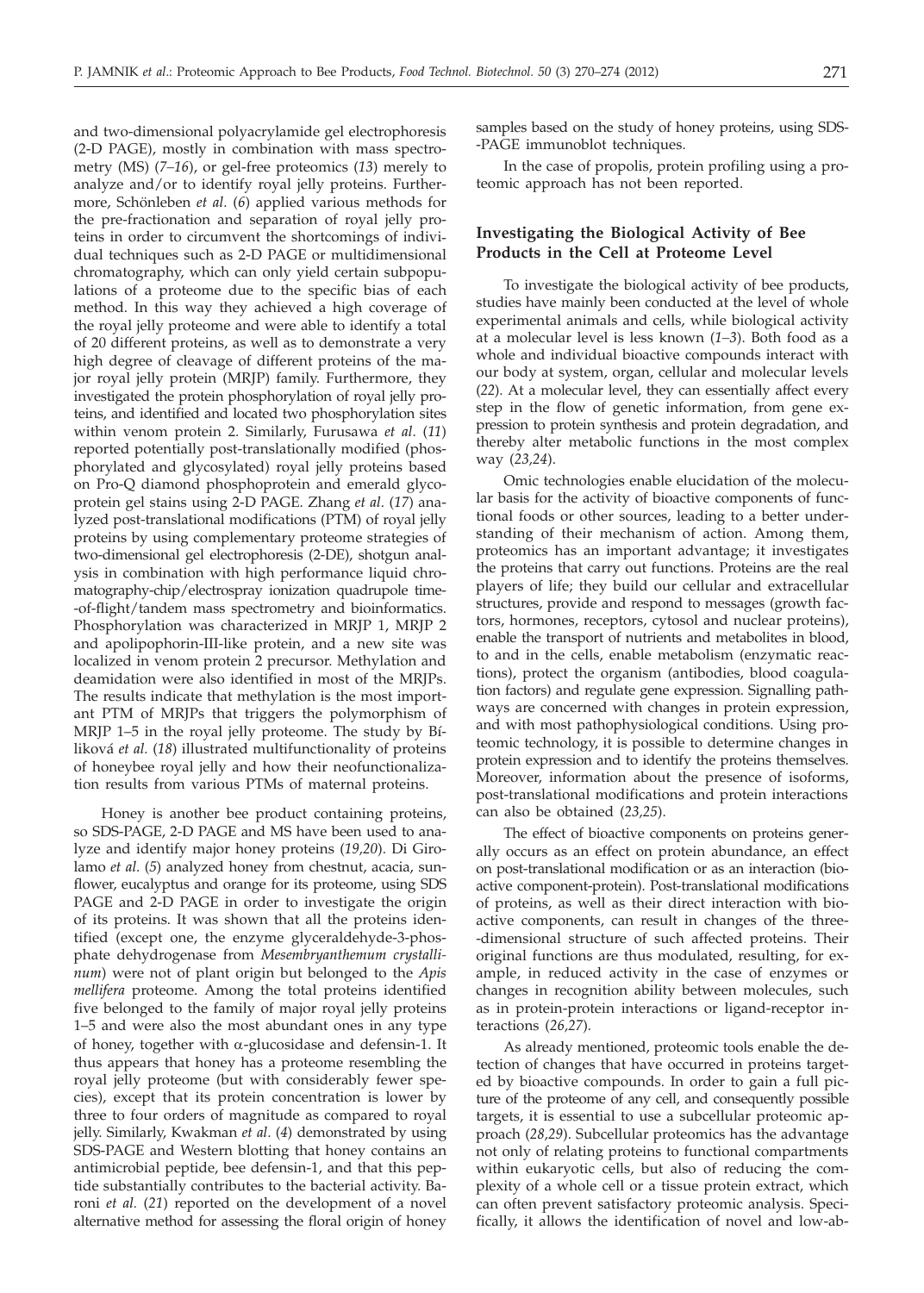undance proteins that can otherwise remain masked by those expressed at higher levels when the total proteome of a cell or tissue is investigated (*30*). Particularly in the case of certain regulatory proteins, such as kinases, transcription factors and some membrane receptors, analysis of subcellular compartments is the strategy of choice (*31*). This approach is powerful enough to select with high confidence the proteins truly involved in a given biological process (*30*).

In the case of bee products, such as royal jelly, propolis and honey, some studies have been carried out at a molecular level, but mostly by analyzing gene expression for a limited number of candidate genes (*1–3*). This is a limitation, since a reduced number of genes may not provide insight into the causative relationship between a bioactive food component and its biological effect (*24, 32*). Analysis of global gene expression at a proteome level offers better possibilities. However, the application of proteomics in studying the mechanism of activity of bioactive components of bee products is still fairly limited.

Barlak *et al*. (*33*) investigated the effect of dimethyl sulphoxide and water extracts of Turkish propolis on the proteome of a prostate cancer cell line using surface-enhanced laser desorption ionization/time-of-flight mass spectrometry (SELDI-TOF MS). It was concluded that dimethyl sulphoxide and water extracts of Turkish propolis may have an antiproliferative effect through differentiating the protein expression profile in PC-3 prostate cancer cell lines, together with their antioxidant capacity. Two studies (*34,35*) are summarized below that illustrate the effect of propolis and royal jelly on a proteome, using yeast *Saccharomyces cerevisiae* as a model organism. This lower eukaryote is an appropriate model organism for the study of fundamental eukaryotic cellular processes, such as their stress responses and metabolic pathway (*36–39*). Since many genes from the yeast *Saccharomyces cerevisiae* are conserved in humans and a number of powerful genomic tools and methodologies have been developed for this model system, yeast is making a major contribution to the field of chemical genetics (*40*). In drug research, where one of the major challenges is to identify the proteins and cellular pathways affected by a drug, several different approaches are being developed using *Saccharomyces cerevisiae* as a model organism (*41*). Comparative genomic studies have shown that 40 % of yeast proteins share amino acid sequence similarity with at least one human protein (*42*), and 30 % of genes with a recognized involvement in human disease have a yeast orthologue (*43*). Furthermore, yeast has many technical advantages over human cells. It is well suited to high- -throughput methods because of its rapid life cycle, it can grow as dispersed cells in liquid or as colonies on solid media, and its culture requires neither an elaborate sterile technique nor expensive media. It is highly amenable to genetic modifications such as gene disruption, deletion and replacement (*44*). Experiments with yeast will always be technically easier, more rapid and much less costly than experiments with human cells, and it is anticipated that yeast will remain a good first line of attack in the hunt for drugs (*41*), as well as bioactive compounds from different sources.

In the study of Cigut *et al.* (*34*), the effect of ethanolic extract of propolis (EEP), as well as its particular fraction, was investigated at cellular and proteome levels. While the effects of both of these treatments on the total proteome were not significant, intensive changes were found in the mitochondrial proteome. Thus, using a subcellular proteomic approach, the  $\alpha$  subunit of mitochondrial  $F_0F_1$ -ATP synthase (Atp1), Mn superoxide dismutase (Mn SOD) and peroxiredoxin (Prx1) were found to be targets; decreased levels of all proteins were observed.  $F_0F_1$ -ATP synthase has been suggested as a good molecular target for drugs in the treatment of various diseases and in the regulation of the energy metabolism (*45*). In the case of phenolic compounds, it has been shown that these compounds often target  $F_0F_1$ -ATP synthase (*45–47*). Mn SOD and Prx both belong to endogenous antioxidant defence systems and their decreased levels might be due to reduced intracellular oxidation after exposure to exogenous antioxidants, which was also measured in the study. Similarly, Jamnik *et al*. (*35*) showed a reduced level of Cu/Zn SOD in the yeast *S. cerevisiae* when exposed to royal jelly, which decreased intracellular oxidation. The reduced levels of endogenous antioxidant proteins and reduced intracellular oxidation measured in both studies indicate that both propolis and royal jelly are likely to be acting directly as radical scavengers, and not indirectly as pro-antioxidants. The latter would lead to decreased intracellular oxidation due to increased levels of endogenous antioxidant proteins (*48*). In yeast cells treated with royal jelly, a total of 22 spots were found to be differentially expressed compared to untreated cells. The densities of six spots were decreased and five spots were found up-regulated, while eleven protein spots were detected only in cells treated with royal jelly. Among the identified spots, in addition to Cu/Zn SOD, there were a regulating protein (transcription modulator WTM1) and proteins that play an important role in proteolysis and several metabolic pathways (vacuolar protease B, glycine cleavage T protein GCV1, vacuolar H+-ATPase) (*35*). Both these studies (*34,35*) offered insight into the mechanism of action of propolis and royal jelly also at a proteome level, specifically in terms of antioxidant activity.

Besides the antioxidant and antiproliferative activity of bee products, antimicrobial effect studied by using proteomic approach has been reported. The effect of manuka honey on protein expression was investigated in meticillin-resistant *S. aureus* (MRSA). Namely, honey has been used to eradicate MRSA strains from wounds, but its mode of action is not yet understood. Using 2-D PAGE combined with matrix-assisted laser desorption/ionisation time-of-flight mass spectrometry (MALDI-TOF MS), a downregulation of universal stress protein in honey- -treated cells compared to untreated samples was identified. This protein is involved in the stress stamina response and its downregulation could help to explain the inhibition of MRSA by manuka honey (*49*). Similarly, Packer *et al*. (*50*) studied the non-peroxide antibacterial effects of this honey on the proteome of the common wound pathogen *Staphylococcus aureus*. Treatment with manuka honey resulted in a significant decrease in the bacterial cell growth rate as well as downregulation of ten and upregulation of two proteins. The differentially expressed proteins have roles in ribosomal function, protein synthesis, metabolic processes and transcription. Manuka honey uniquely caused downregulation of two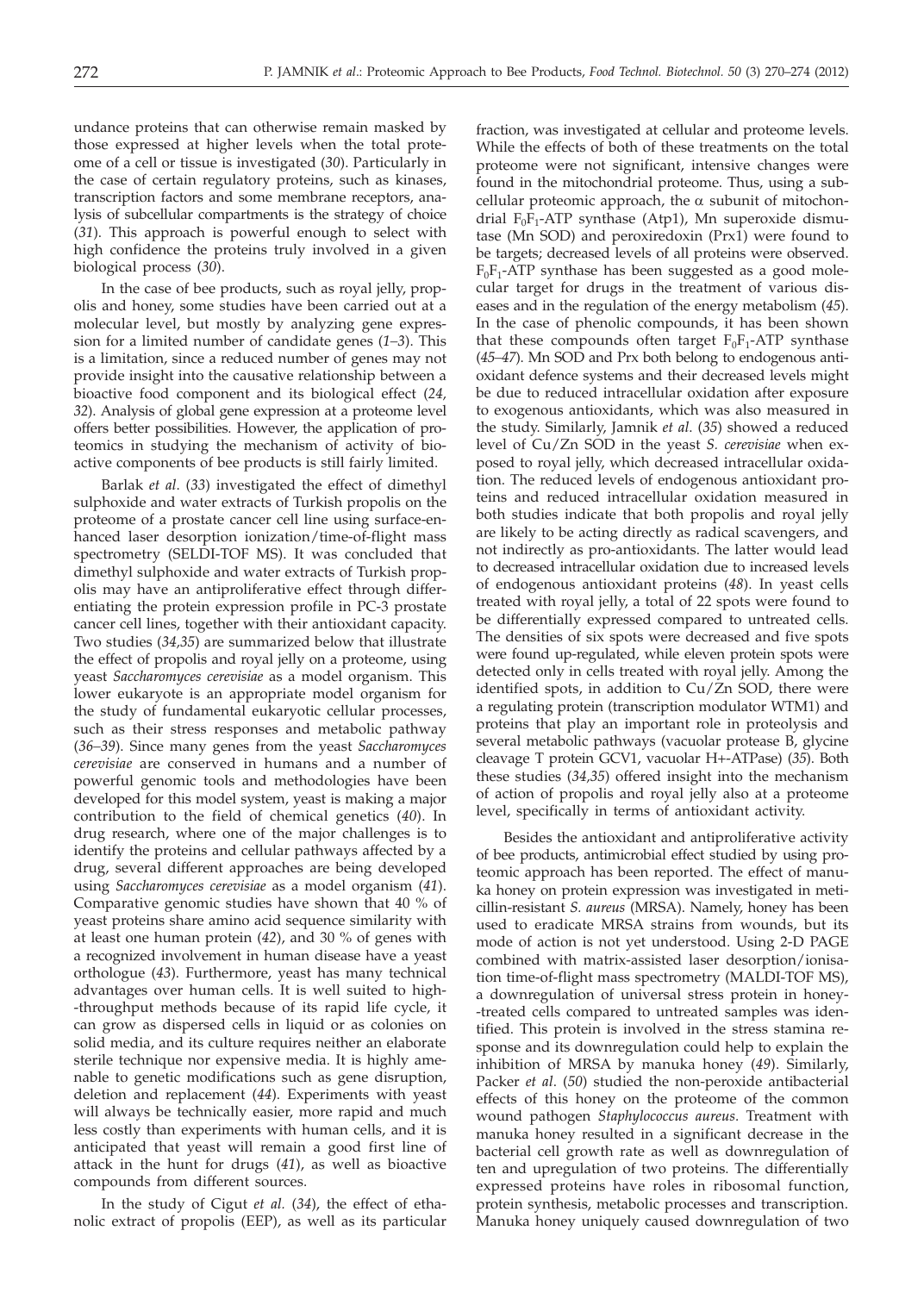proteins (dihydrolipoamide dehydrogenase (DLD) and elongation factor Tu (EF-Tu)) associated with two of these pathways as well as upregulation of one stress-related protein (cold shock protein C (CspC)). The proteomic profile following a treatment with manuka honey differed from the profiles of other antibacterial agents, indicating a unique mode of action and its potential value as a novel antimicrobial agent.

## **Conclusions**

Knowledge of the profiles and characteristics of proteins of bee products gives valuable information concerning their quality. Changes related to proteins, such as contamination, adulteration, degradation, oxidation or polymorphism can be readily identified from proteomic analysis. Analysis of major proteins in honey and royal jelly is thus a useful method for discriminating honey and royal jelly produced by different honeybee species (*20,51*). On the other hand, proteomic approach in the field of bee products is oriented towards studying their biological activity at a proteome level, especially in explaining antioxidant, antiproliferative and antimicrobial activity. The characterization of changes at a proteome level with functional data from the established biochemical and physiological methods can result in a better understanding of the mode of action of bioactive compounds. Changes in protein profile may alter fundamental cellular processes and metabolic pathways, leading to changed cell functions. Therefore, knowledge of proteins targeted by bee products could be the basis for the development of biomarkers for validation of their efficacy and/or safety (*26*).

Proteomics integrated with other advanced technologies (genomics, transcriptomics, metabolomics and bioinformatics) will greatly facilitate elucidation of the effects of bioactive components on the global expression of genetic information and cell function, without making assumptions about what to look for in terms of risk (*52*).

### *Acknowledgement*

This work was supported by the Slovenian Research Agency (ARRS) – Research Programme: Microbiology and Biotechnology of Food and the Environment (P4- -0116).

#### **References**

- *1.* M.F. Ramadan, A. Al-Ghamdi, Bioactive compounds and health-promoting properties of royal jelly: A review, *J. Funct. Foods, 4* (2012) 39–52.
- *2.* J.M. Sforcin, V. Bankova, Propolis: Is there a potential for the development of new drugs?, *J. Ethnopharmacol. 133* (2011) 253–260.
- *3.* M. Viuda-Martos, Y. Ruiz-Navajas, J. Fernández-López, J.A. Pérez-Álvarez, Functional properties of honey, propolis and royal jelly, *J. Food Sci. 73* (2008) R117–R124.
- *4.* P.H.S. Kwakman, A.A. te Velde, L. de Boer, D. Speijer, C.M.J.E. Vandenbroucke-Grauls, S.A.J. Zaat, How honey kills bacteria, *FASEB J. 24* (2010) 2576–2582.
- *5.* F. Di Girolamo, A. D'Amato, P.G. Righetti, Assessment of the floral origin of honey *via* proteomic tools, *J. Proteomics, 75* (2012) 3688–3693.
- *6.* S. Schönleben, A. Sickmann, M.J. Müller, J. Reinders, Proteome analysis of *Apis mellifera* royal jelly, *Anal. Bioanal. Chem. 389* (2007) 1087–1093.
- *7.* N. Qu, J. Jiang, L. Sun, C. Lai, L. Sun, X. Wu, Proteomic characterization of royal jelly proteins in Chinese (*Apis cerana cerana*) and European (*Apis mellifera*) honeybees, *Biochemistry, 73* (2008) 676–680.
- *8.* O. Sano, T. Kunikata, K. Kohno, K. Iwaki, M. Ikeda, M. Kurimoto, Characterization of royal jelly proteins in both Africanized and European honeybees (*Apis mellifera*) by two- -dimensional gel electrophoresis, *J. Agric. Food Chem. 52* (2004) 15–20.
- *9.* R. Nozaki, S. Tamura, A. Ito, T. Moriyama, K. Yamaguchi, T. Kono, A rapid method to isolate soluble royal jelly proteins, *Food Chem. 134* (2012) 2332–2337.
- *10.* R. Scarselli, E. Donadio, M.G. Giuffrida, D. Fortunato, A. Conti, E. Balestreri *et al*., Towards royal jelly proteome, *Proteomics, 5* (2005) 769–776.
- *11.* T. Furusawa, R. Rakwal, H.W. Nam, J. Shibato, G.K. Agrawal, Y.S. Kim *et al*., Comprehensive royal jelly (RJ) proteomics using one- and two-dimensional proteomics platforms reveals novel RJ proteins and potential phospho/ glycoproteins, *J. Proteome Res. 7* (2008) 3194–3229.
- *12.* S. Tamura, T. Kono, C. Harada, K. Yamaguchi, T. Moriyama, Estimation and characterisation of major royall jelly proteins obtained from the honeybee *Apis mellifera*, *Food Chem. 114* (2009) 1491–1497.
- *13.* B. Han, C. Li, L. Zhang, Y. Fang, M. Feng, J. Li, Novel royal jelly proteins identified by gel-based and gel-free proteomics, *J. Agric. Food Chem. 59* (2011) 10346–10355.
- *14.* J. Li, T. Wang, Z. Zhang, Y. Pan, Proteomic analysis of royal jelly from three strains of western honeybees (*Apis mellifera*), *J. Agric. Food Chem. 55* (2007) 8411–8422.
- *15.* F. Yu, F. Mao, L. Jianke, Royal jelly proteome comparison between *A. mellifera ligustica* and *A. cerana cerana*, *J. Proteome Res. 9* (2010) 2207–2215.
- *16.* K.S. Santos, L.D. dos Santos, M.A. Mendes, B.M. de Souza, O. Malaspina, M.S. Palma, Profiling the proteome complement of the secretion from hypopharyngeal gland of Africanized nurse-honeybees (*Apis mellifera* L.), *Insect Biochem. Mol. Biol. 35* (2005) 85–91.
- *17.* L. Zhang, Y. Fang, R. Li, M. Feng, B. Han, T. Zhou, J. Li, Towards posttranslational modification proteome of royal jelly, *J. Proteomics,* (2012) (in press).
- *18.* K. Bíliková, E. Mirgorodskaya, G. Bukovská, J. Gobom, H. Lehrach, J. Simúth, Towards functional proteomics of minority component of honeybee royal jelly: The effect of post- -translational modifications on the antimicrobial activity of apalbumin2, *Proteomics, 9* (2009) 2131–2138.
- *19.* T. Marshall, K.M. Williams, Electrophoresis of honey: Characterization of trace proteins from a complex biological matrix by silver staining, *Anal. Biochem. 167* (1987) 301–303.
- *20.* S.R. Won, D.C. Lee, S.H. Ko, J.W. Kim, H.I. Rhee, Honey major protein characterization and its application to adulteration detection, *Food Res. Int. 41* (2008) 952–956.
- *21.* M.V. Baroni, G.A. Chiabrando, C. Costa, D.A. Wunderlin, Assessment of the floral origin of honey by SDS-page immunoblot techniques, *J. Agric. Food Chem. 50* (2002) 1362– 1367.
- *22.* M. Kussmann, A. Panchaud, M. Affolter, Proteomics in nutrition: Status quo and outlook for biomarkers and bioactives, *J. Proteome Res. 9* (2010) 4876–4887.
- *23.* D. Fuchs, I. Winkelmann, I.T. Johnson, E. Mariman, U. Wenzel, H. Daniel, Proteomics in nutrition research: Principles, technologies and applications, *Br. J. Nutr. 94* (2005) 302– 314.
- *24.* V. García-Cañas, C. Simó, C. León, A. Cifuentes, Advances in nutrigenomics research: Novel and future analytical approaches to investigate the biological activity of natural com-